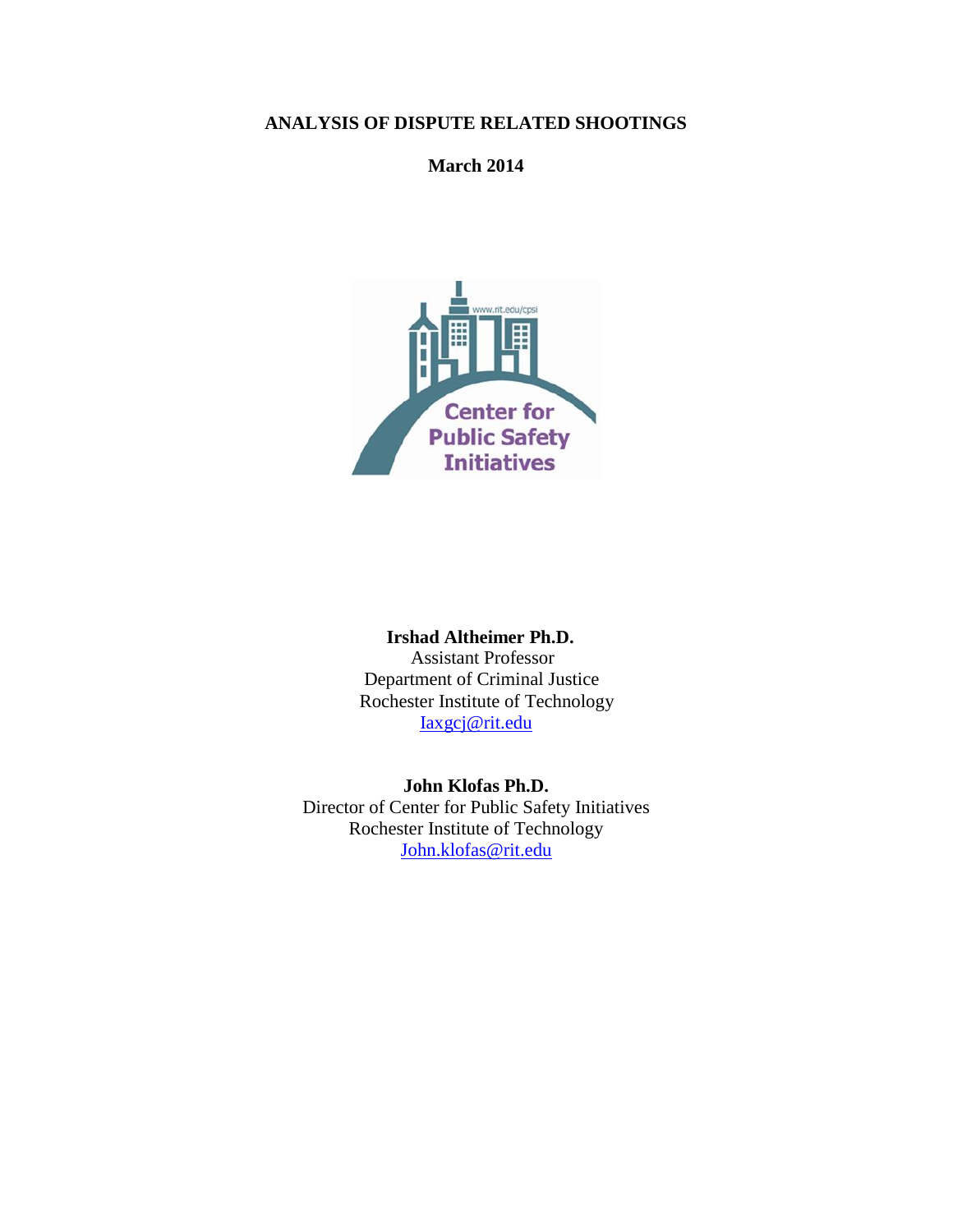#### Introduction

This paper examines dispute-related shootings in the City of Rochester. Two research questions are examined here. First, how do dispute-related shootings differ from non-dispute related shootings? Second, what factors predict the likelihood that a dispute-related shooting will occur? These questions will be addressed with an analysis of the Rochester Shooting Database  $(RSD)$ .<sup>1</sup> The analysis will proceed in two steps. First, t-tests will be examined that compare dispute-related shootings and non-dispute related shootings across important predictors of crime. Second, a logistic regression analysis will explore the most important predictors of dispute-related shootings. The paper will conclude with a brief discussion of the implications of these findings for policy and practice.

### Comparing Shooting Types

The first step of the analysis is to compare dispute-related shootings and non-dispute related shootings across important predictors of crime. This will be achieved using t-tests. Ttests allow us to examine differences in mean levels of important predictors of violence by shooting type. In this analysis we are interested in determining if mean levels of important victim characteristics, victim outcomes, situational factors, and investigative factors differ between dispute-related shootings and non-dispute related shootings. The results from the t-test analysis are shown in Table 1. The table is organized in the following manner. Column 1 describes the variable(s) examined. Column 2 provides the mean value of that variable for dispute-related shootings. Column 3 describes the mean value of that variable for non-dispute-related shootings.

 $\overline{a}$ 

 $^1$  For more information about the development of the RSD see Dipoala et al. (2013, [http://www.rit.edu/cla/criminaljustice/sites/rit.edu.cla.criminaljustice/files/docs/WorkingPapers/2013/2013-](http://www.rit.edu/cla/criminaljustice/sites/rit.edu.cla.criminaljustice/files/docs/WorkingPapers/2013/2013-03.pdf) [03.pdf](http://www.rit.edu/cla/criminaljustice/sites/rit.edu.cla.criminaljustice/files/docs/WorkingPapers/2013/2013-03.pdf)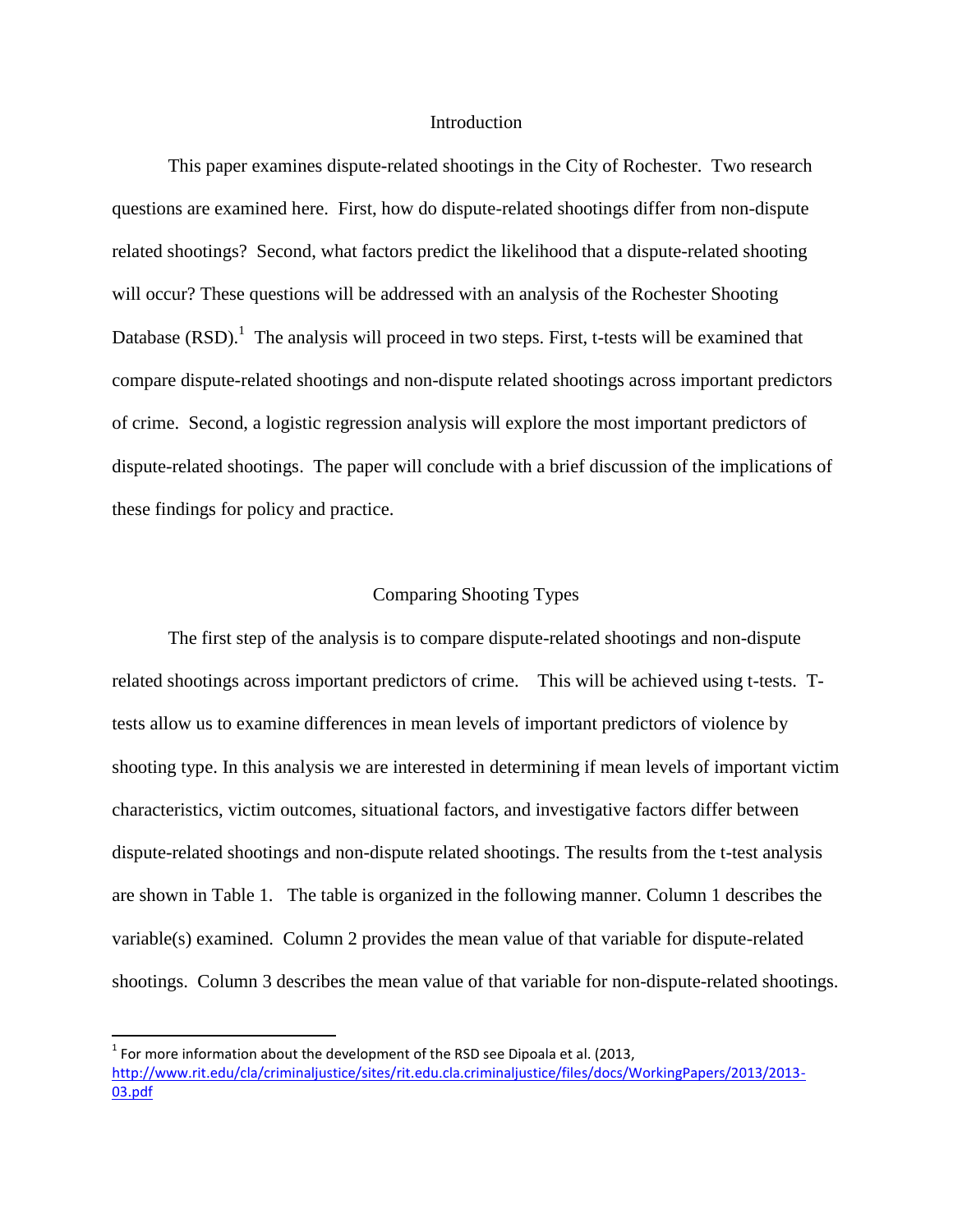Column 4 indicates whether there is a significant difference in mean levels of dispute-related and non-dispute-related shootings for that particular variable. A plus indicates

|                                      | <b>Dispute</b> | <b>Non-Dispute</b> |                    |
|--------------------------------------|----------------|--------------------|--------------------|
| <b>Variable</b>                      | <b>Related</b> | <b>Related</b>     | <b>Significant</b> |
| Victim Outcomes/Characteristics      |                |                    |                    |
| Victim fatality                      | 0.149          | 0.083              | $^{+}$             |
| Number of fatalities                 | 0.166          | 0.095              | $^{+}$             |
| V1 prior parole                      | 0.222          | 0.188              |                    |
| V1 criminal history                  | 0.885          | 0.843              |                    |
| V1 substance possession              | 0.413          | 0.368              |                    |
| V1 substance sale                    | 0.121          | 0.100              |                    |
| Violent arrest                       | 0.395          | 0.360              |                    |
| Violent victimization                | 0.351          | 0.322              |                    |
| Victim Prior CPW                     | 0.310          | 0.223              | $^{+}$             |
| <b>Property Victimization</b>        | 0.282          | 0.277              |                    |
| <b>Property Arrest</b>               | 0.461          | 0.466              |                    |
| <b>Gang Affiliation</b>              | 0.388          | 0.332              |                    |
| Victim Drug Involvement              | 0.026          | 0.050              |                    |
| Victim Crime Propensity              | 0.041          | $-0.060$           | $^{+}$             |
| <b>Situational Factors</b>           |                |                    |                    |
| Victim and Suspect Strangers         | 0.378          | 0.844              | $^{+}$             |
| Shooting at Known Drug Location      | 0.209          | 0.204              |                    |
| Crime Precipitated by other Criminal |                |                    |                    |
| Event                                | 0.095          | 0.120              |                    |
| <b>Brawl</b>                         | 0.086          | 0.017              | $\hspace{0.1mm} +$ |
| Self-defense                         | 0.017          | 0.008              |                    |
| During Another Crime                 | 0.158          | 0.318              | $\hspace{0.1mm} +$ |
| Victim had Weapon                    | 0.086          | 0.050              |                    |
| Victim Aggressor                     | 0.063          | 0.018              | $^+$               |
| Domestic                             | 0.054          | 0.004              | $^+$               |
| Romantic                             | 0.144          | 0.004              | $^{+}$             |
| Drug Trade                           | 0.292          | 0.161              | $^+$               |
| <b>Conflict History</b>              | 0.127          | 0.009              | $^{+}$             |
| <b>Investigative Factors</b>         |                |                    |                    |
| No. FIFs in Last 6 months            | 1.103          | 0.975              |                    |
|                                      |                |                    |                    |

# **Table 1. T-test Results for Dispute-Related Shootings**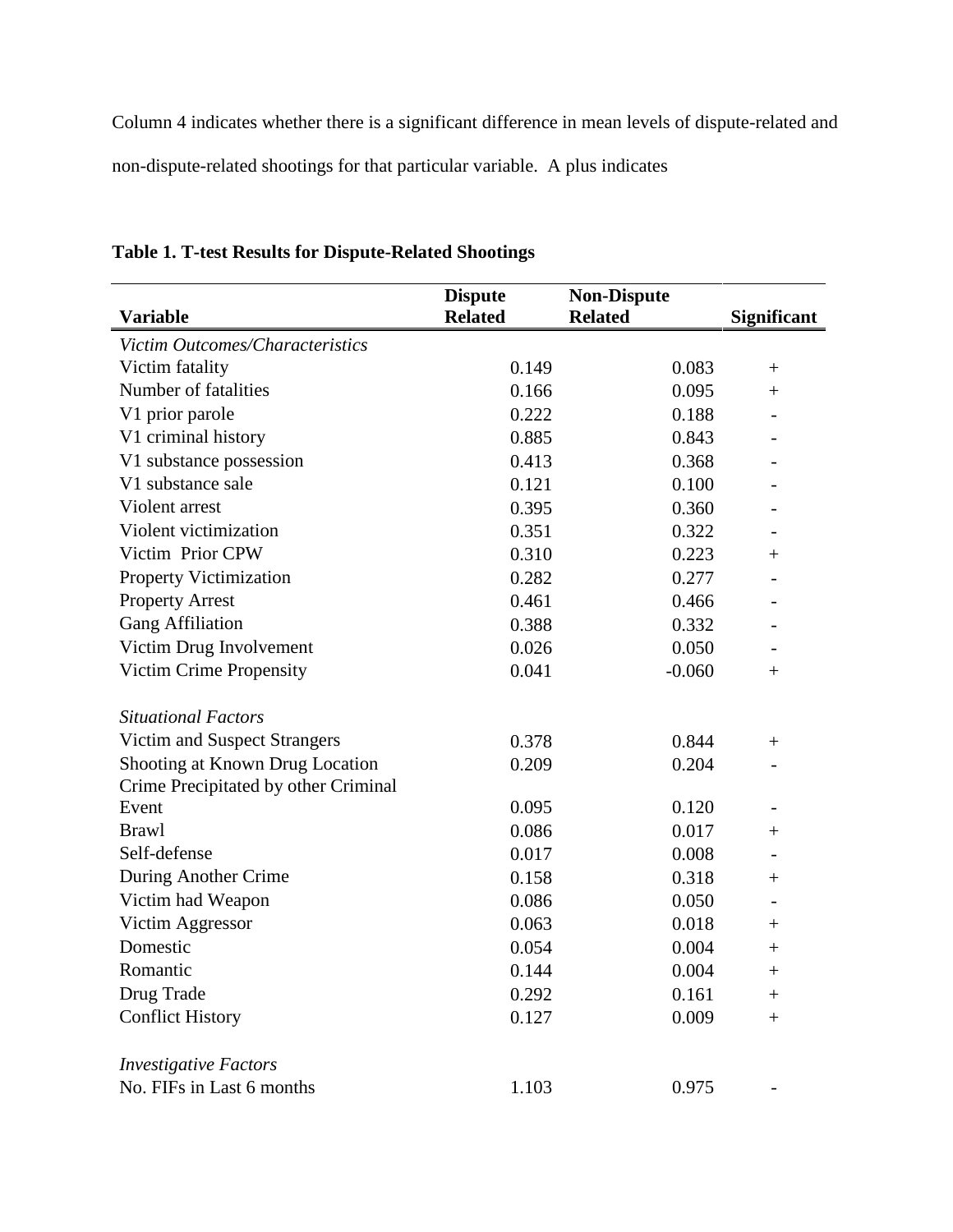| No. Contacts in Last 6 months          | 0.542  | 0.529  | $\overline{\phantom{a}}$ |  |
|----------------------------------------|--------|--------|--------------------------|--|
| No. Calls for Service in Last 6 months | 0.759  | 0.713  | $\overline{\phantom{a}}$ |  |
| Suspect Identified (see note)          | 0.470  | 0.197  | $+$                      |  |
| <b>Suspect Arrested</b>                | 0.594  | 0.660  |                          |  |
| <b>Investigation Time</b>              | 55.670 | 43.968 | $\overline{\phantom{a}}$ |  |
|                                        |        |        |                          |  |

(.05 Significance Level)

Note: Only 207 cases for this variable.

a statistically significant difference in mean levels and a minus indicates that dispute-related and non-dispute-related shootings do not differ significantly for that particular variable.

The first section of the table examines victim outcomes/characteristics across disputerelated and non-dispute-related shootings. The results indicate that dispute-related shootings are more likely to result in a fatality and more likely to have multiple fatalities. Additionally, victims of dispute-related shootings are more likely to have previous arrests for criminal possession of a weapon than victims of non-dispute-related shootings.

The second section of the table examines differences in situational factors across disputerelated and non-dispute related shootings. Dispute-related shootings are more likely to involve a conflict history between the victim and offender, more likely to be romantic or domestic in nature, more likely to be generated as a result of the drug trade, more likely to occur in the context of a brawl between two groups, and more likely to involve a victim that acted as an aggressor during some point in the shooting. Dispute-related shootings are less likely to be carried out during the commission of another crime, or involve participants who are strangers.

The third and final section of the table examines whether important investigative outcomes differ for dispute-related and non-dispute-related shootings. For the most part, there are no significant differences. The one important difference, however, is that suspects are more likely to be identified in dispute-related shootings.

Predicting the Odds of Dispute-Related Shootings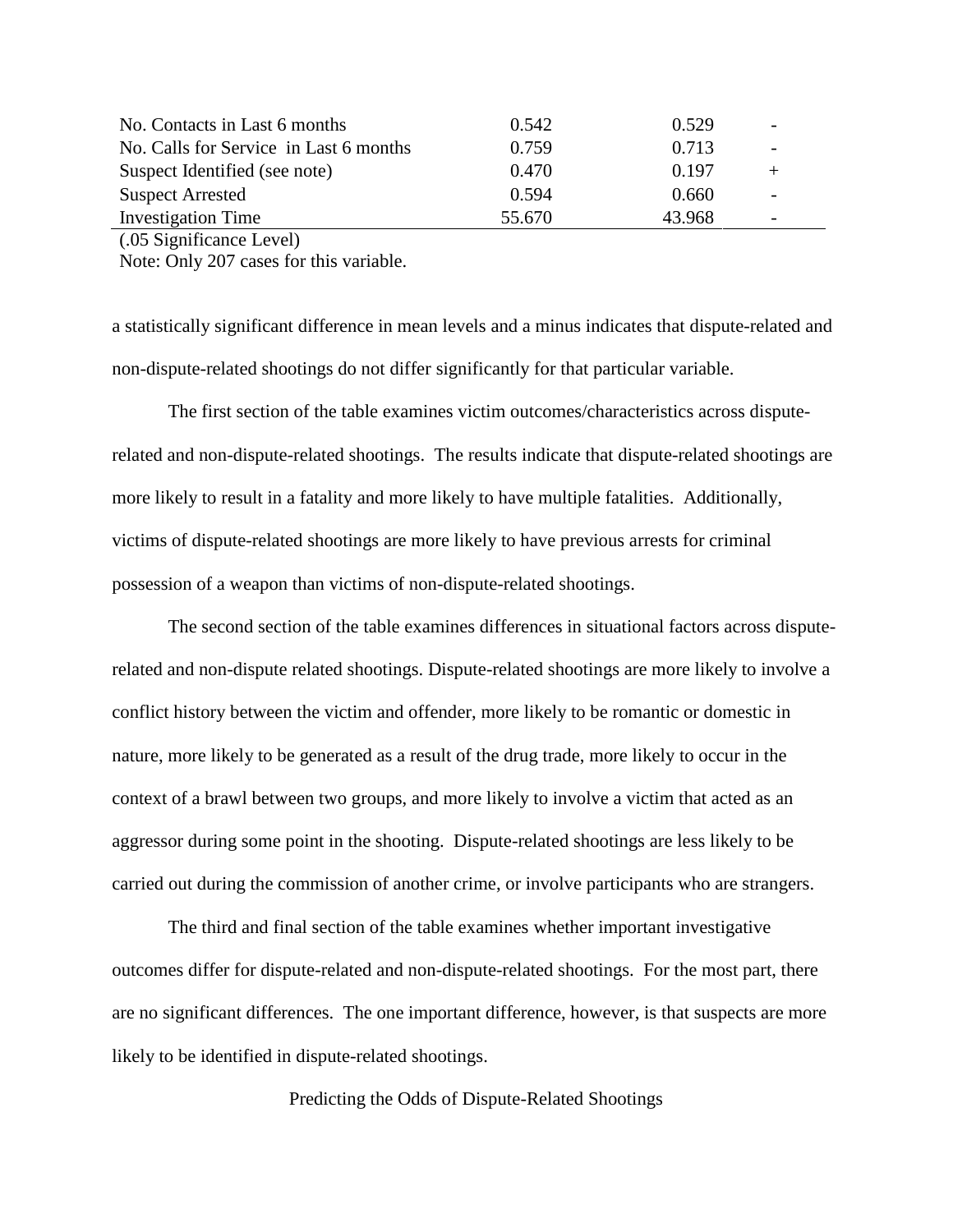Table 2 reports a logistic regression analysis of the predictors of dispute-related gun violence. Regression analysis is a statistical tool that allows us to determine the effect of an independent variable on a dependent variable when holding other important predictors constant. For Table 2, the dependent variable is dispute-related shootings. The coefficients reported in Table 2 are odds ratios. An asterisk next to the odds ratio indicates that the effect of the independent variable on whether or not a shooting is dispute related is statistically significant. The results reveal that odds of a shooting being dispute

| Table 2. Logistic Regression of Factors influencing Dispute-Related<br><b>Shootings</b> | Odds<br>Ratio |        |
|-----------------------------------------------------------------------------------------|---------------|--------|
| <b>Conflict History</b>                                                                 | 19.79         | ∗      |
| Victim previously Victimized for Violent Crime                                          | .82           |        |
| Victim previously Victimized for Property Crime                                         | 1.44          |        |
| Victim Propensity for Crime                                                             | 1.29          |        |
| Shooting a Result of the Drug Trade                                                     | 3.27          | ∗      |
| Shooting Occurred at Drug Location                                                      | 1.10          |        |
| Domestic (Household) conflict                                                           | 14.84         | ∗      |
| Victim had Weapon                                                                       | 2.05          |        |
| Gang Involved                                                                           | 1.80          | ∗      |
| Shooting Occurred during a Brawl Between Two Groups                                     | 4.26          | $\ast$ |
| Shooting Occurred During the Commission of Another Crime                                | .32           | $\ast$ |
| Constant                                                                                | .84           |        |
| $\cdots$ $\sim$ $\sim$                                                                  |               |        |

 $*$  P < .05

Number of Observations: 451

related are higher when the victim and the offender have a previous conflict history, when the shooting occurred as a result of the drug trade, when there was previous evidence of a domestic dispute between the parties, when the shooting was gang involved, when the shooting occurred during a brawl between two groups. Not surprisingly, the odds of a shooting being dispute related are less likely when a shooting occurring during the commission of another crime.